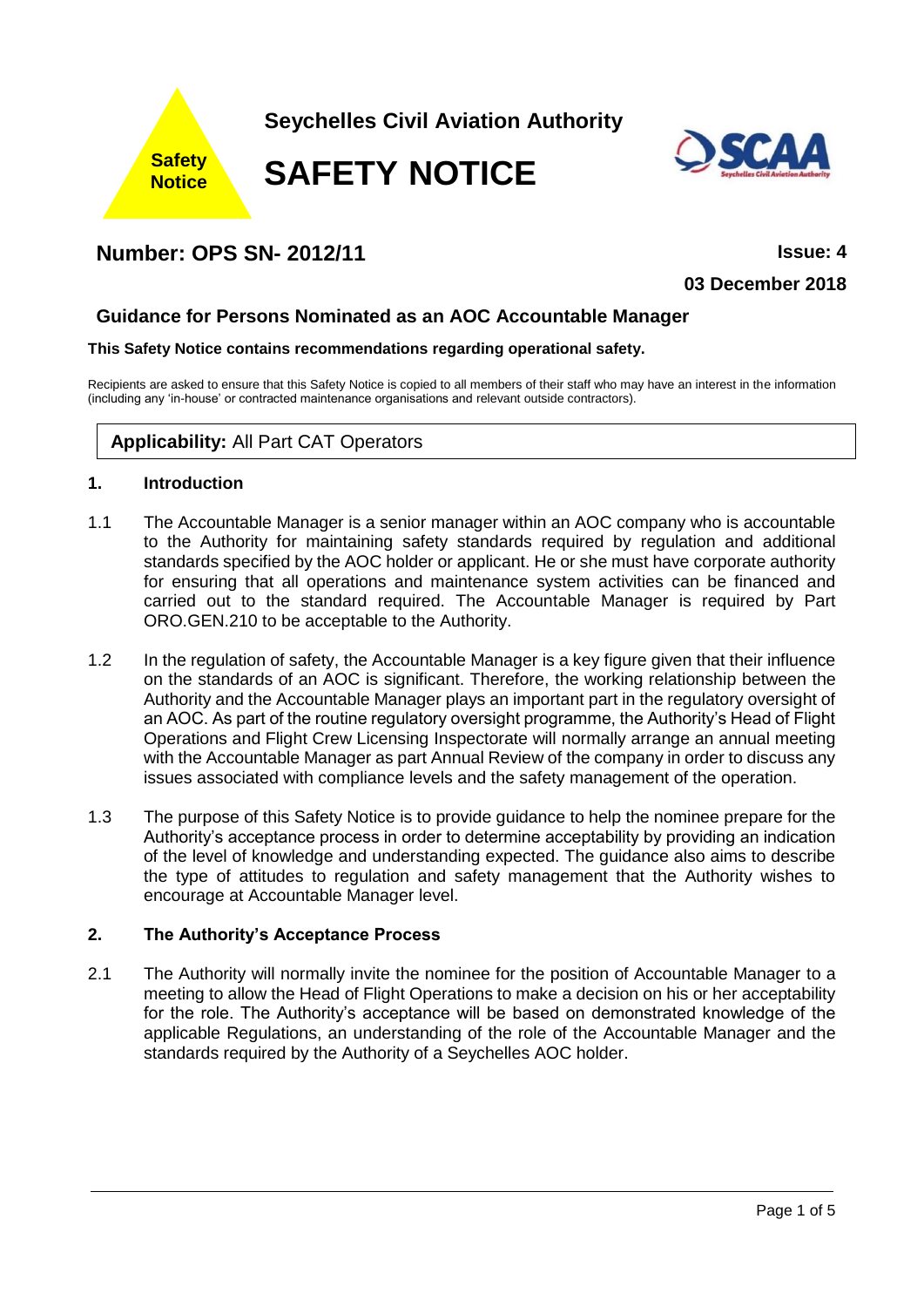- 2.2 The meeting will aim to confirm that the nominee has:
	- appropriate seniority in the organisation;
	- adequate input into the determination of operating budgets;
	- autonomy in financing operations to the required standards;
	- appropriate knowledge and understanding of the documents that prescribe safety standards;
	- appropriate knowledge and understanding of the requirements for competence of management personnel;
	- appropriate knowledge and understanding of Management System, related principles and practices, and the role of the Accountable Manager in the Management Systems;
	- Appropriate knowledge and understanding on the Authority's obligations under the ICAO Convention as a State of Registry and State of Operator.
- 2.3 The nominee should bring their current CV to the acceptance meeting.
- 2.4 In smaller organisations the Accountable Manager may also be a nominated post holder and the meeting may cover both sets of requirements if the nominee so wishes. A completed Form 4 will be required for the nominated post holder element, but is not required for Accountable Manager acceptance.
- 2.5 It is in the interests of both the applicant and the Authority that the nominee for the position of Accountable Manager is well prepared for the meeting so that it becomes a formal confirmation that the required knowledge, understanding and orientation on safety management is in place. If the Accountable Manager is well prepared, future dealings with the Authority will be on the basis of assured mutual understanding of common aims, and will enable both organisations to avoid misunderstandings and wasted time and effort.

## **3.0 Guidelines**

# 3.1 Seniority

3.1.1 One would expect that the Accountable Manager would be at a level in the organisation no lower than that which accepts direct reports from the four nominated post holders for Flight Operations, Ground Operations, Training and the Maintenance System. The requirements in regards to the Compliance Monitoring System also stipulates direct reporting on the Compliance Monitoring Programmes and so a direct reporting line will be maintained by the Compliance Monitoing Manager to the Accountable Manager. Though the nominee will often be the Chief Executive, CEO, President, Managing Director, General Manager or similar title, it is not necessary for him/her to be the 'controlling mind' of the organisation. It is perfectly possible for an Accountable Manager to be answerable to and directed by another person or persons, and still retain the appropriate level of authority to ensure that activities are financed adequately and carried out to an acceptable standard. The nominee need not be the person who sets overall company policy or objectives.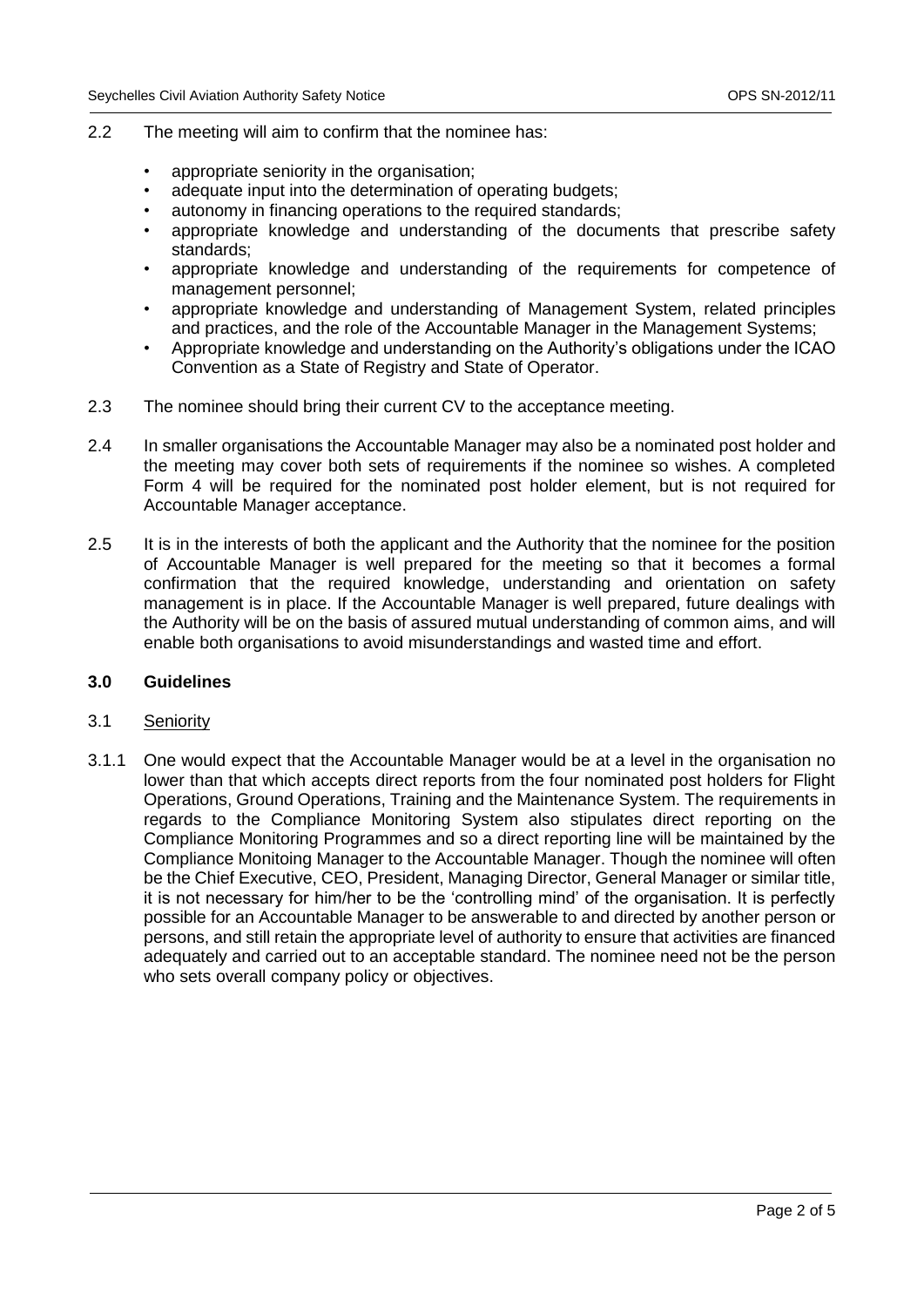3.1.2 The proposed organisation diagram, terms of reference and letter of appointment (if applicable) can be used to demonstrate seniority. Evidence of directorship or letters of appointment by Chairman's of Board of Directors, shareholders or owners detailing the explicit corporate authority for ensuring that all operations and maintenance system activities can be financed and carried out to the standard required would be desirable. The nominee should expect to discuss how the organisation will make decisions that significantly affect the operation, and his or her role in those decisions.

#### 3.2 Budget

3.2.1 The nominee should be able to satisfy the Head of Flight Operations Inspectorate that he/she has an operating budget or financial control limit, and that he/she had a meaningful input into determining the size of the budget. The exact financial details need not be disclosed, but the Authority will need to be satisfied that governance exists, and is demonstrably appropriate to the scope of the operation. The nominee should be able to explain to the Head of Flight Operations Inspectorate why he/she believes that the budget is adequate to the circumstances, and show evidence that he/she has the funds at their disposal without reference to a higher authority. If necessary, a written statement to that effect from such higher authority may suffice.

## 3.3 Standards

3.3.1 The nominee will be requested to show he/she has a basic understanding of the standards required by:

The Civil Aviation (Safety) Regulations, 2017 and associated Directives

EASA Air OPS;

EASA Part FCL and

EASA Part-M.

- 3.3.2 This understanding is essentially high level, with particular reference to the nominee's own role in ensuring that standards are maintained. The nominee should have a sound knowledge of the requirements of EASA Part ORO that relate to the Accountable Manager and his/her function.
- 3.3.3 The nominee should also be able to demonstrate knowledge of the requirements related to the appointment of those persons within the organisation with designated responsibilities for standards under the relevant regulatory material.

For an AOC holder, such persons are:

- The nominated post holders required by Part ORO.210(b); and
- Those persons required by Part M.A.706(c) and (d).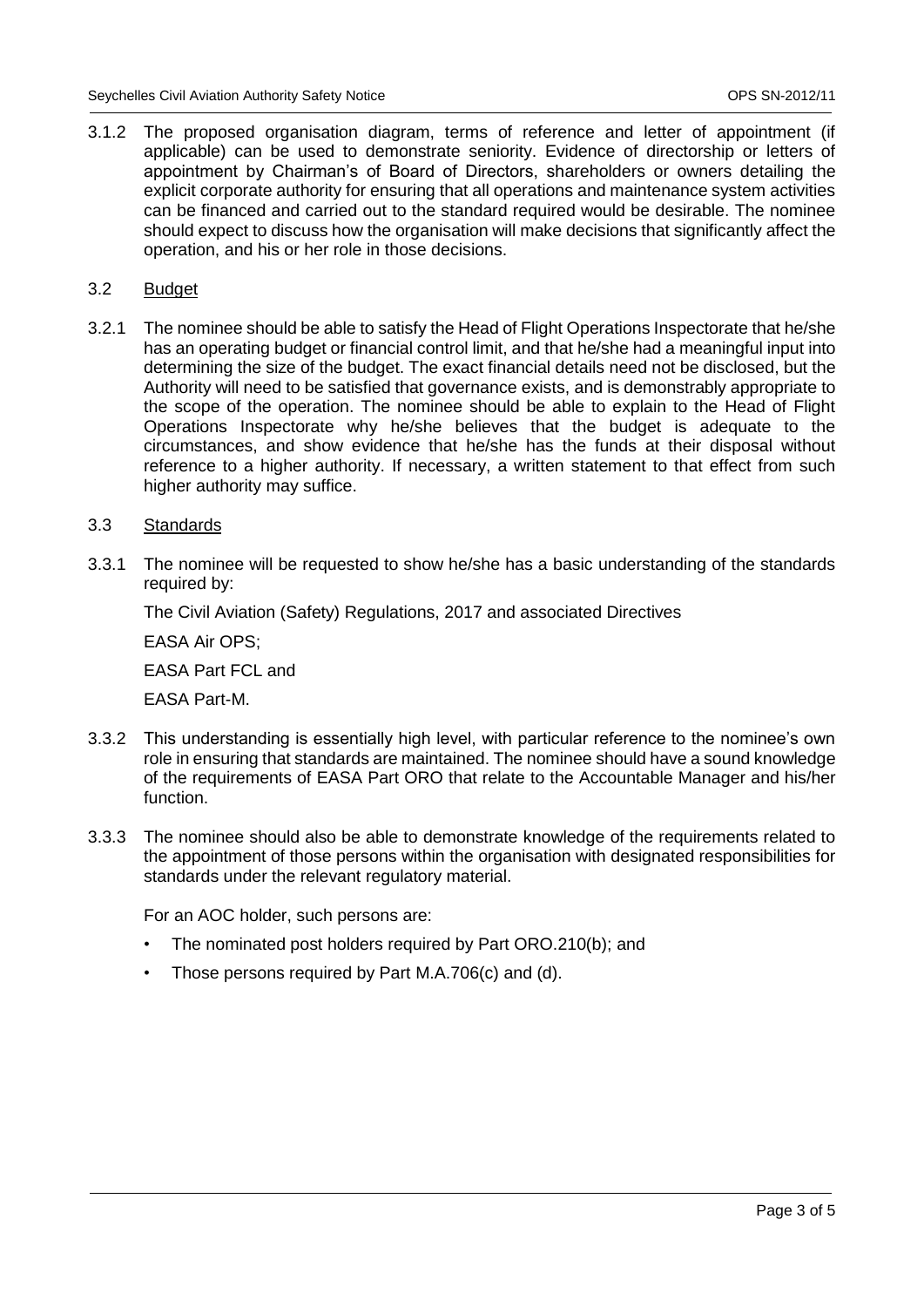3.3.4 The Authority will need to be satisfied that the nominee understands what the regulations require him/her to be responsible for, and can explain how the post holders have been selected and how their continuing competence will be monitored. The nominee should be prepared to explain the proposed policies on initial assessment and periodic review of managerial competence, and provision of training where a need is identified. Significant changes in operating environment or operational scope should be considered as possible review triggers as well as performance indicators (regulatory safety compliance levels established at the Authority's audits and annual reviews, closure of findings etc…).

#### 3.4 Compliance Monitoring System/Quality System

- 3.4.1 The Compliance Monitoring/Quality System is a primary management tool for assisting the Accountable Manager to measure compliance with requirements, and to make timely and effective changes, which may both improve safety and save money. The nominee should be able to demonstrate a sound knowledge of quality system principles and practices and how these are applied within his/her own organisation including, in particular, knowledge of his/her own role.
- 3.4.2 The Authority will need to be satisfied that the nominee:
	- is committed to Compliance as a means for establishing and maintaining the required standards;
	- understands his/her role in the organisation's Quality System(s) and the related requirements of EASA Part ORO and EASA Part-M;
	- has established, published and practically endorses a Compliance Policy; and
	- understands the purpose of the Management Evaluation meeting and his/her role in it. and carries out (or intends to carry out) effective Evaluation Meetings. The Evaluation Meeting is the Accountable Manager's opportunity to check that the tool is doing the job he or she wants it to do, and is adapted to current conditions.
- 3.4.3 The Head of Flight Operations and Flight Crew Licensing will seek confirmation that the nominee's attitude to Compliance is positive and not merely a matter of compliance with EASA Air OPS and EASA Part M requirements. It is essential that he/she understands the relative roles of the Accountable Manager and the Compliance Monitoring/Quality Manager(s) in the System(s). If an experienced Compliance Monitoring/Quality Manager is not available within the organisation to brief a nominee unfamiliar with EASA Air OPS and/or EASA Part M Quality Systems, the nominee should seek guidance in these matters from an external source.

#### 3.5 Safety Management System/Accident Prevention and Flight Safety Programme.

- 3.5.1 The nominee should be able to demonstrate a commitment to the management of safety and a sound knowledge of safety management system principles and practices where such a system operates within the organisation for which he/she is responsible including, in particular, knowledge of his/her own role. Where a formal Safety Management System does not operate, the nominee should understand his/her role in achieving compliance with Part ORO.GEN.200(a)(3).
- 3.5.2 The Head of Flight Operations and Flight Crew Licensing Inspectorate will need to be satisfied that the nominee understands the relationship between the Compliance Monitoring/Quality System and the Safety Management System or Accident Prevention and Flight Safety Programme. The nominee should be able to clearly describe the relationship between his/her roles in each system.